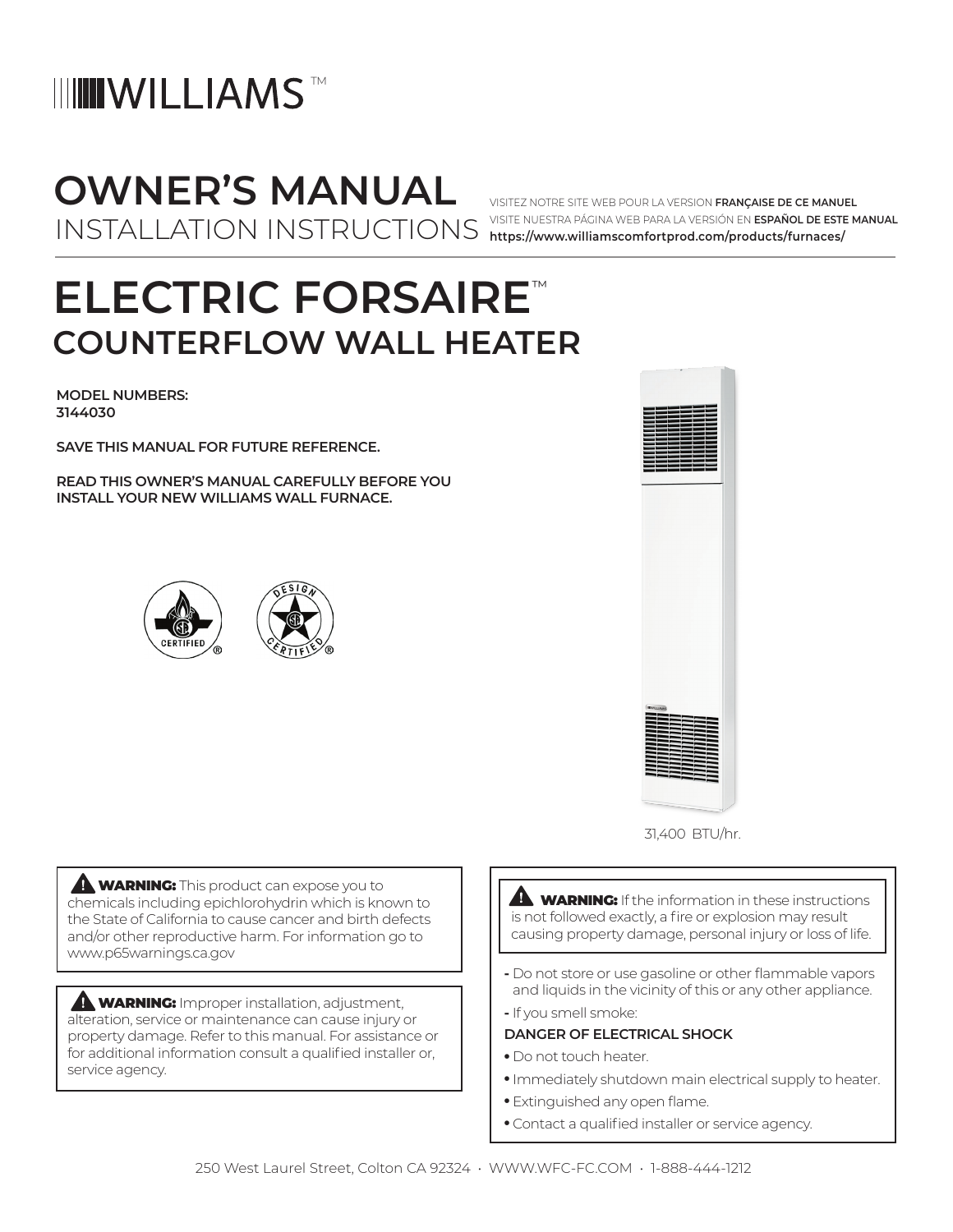# WARRANTY

The manufacturer, Williams Furnace Co., warrants this wall furnace or heater to the original purchaser under the following conditions: **ANY WARRANTY CONSIDERATIONS ARE CONTINGENT ON INSTALLATION BY A QUALIFIED INSTALLER (CONTRACTOR). SELF-INSTALLATION IS PROHIBITED AND WILL INVALIDATE YOUR WARRANTY.**

#### **LIMITED ONE-YEAR WARRANTY**

- 1. Any part thereof which proves to be defective in material or workmanship within one year from date of original purchase for use will be replaced at the Manufacturer's option, FOB to its factory.
- 2. No liability is assumed by the Manufacturer for removal or installation labor costs, nor for freight or delivery charges.

#### **LIMITED EXTENDED WARRANTY**

- 1. In addition to the above limited one year warranty on the complete unit, any combustion chamber which burns out or rusts under normal installation, use and service conditions during a period of nine years following expiration of the one-year warranty period will be exchanged for a like or functionally similar part.
- 2. No liability is assumed by the Manufacturer for removal or installation labor costs, nor for freight or delivery charges.

#### **LIMITATIONS**

1. THIS LIMITED WARRANTY IS THE ONLY WARRANTY MADE BY THE MANUFACTURER, IMPLIED WARRANTIES OF MERCHANTABILITY OR FITNESS FOR ANY PARTICULAR PURPOSE ARE LIMITED TO THE SAME ONE YEAR TERM AS THE EXPRESS WARRANTY. UNDER NO CIRCUMSTANCES SHALL THE MANUFACTURER BE LIABLE FOR INCIDENTAL, CONSEQUENTIAL, SPECIAL OR CONTINGENT DAMAGES OR EXPENSES ARISING DIRECTLY OR INDIRECTLY FROM ANY DEFECT IN THE PRODUCT OR ANY COMPONENT OR FROM THE USE THEREOF. THE REMEDIES SET FORTH HEREIN ARE THE EXCLUSIVE REMEDIES AVAILABLE TO THE USER AND ARE IN LIEU OF ALL OTHER REMEDIES.

Some states do not allow limitation on how long an implied warranty lasts, and some states do not allow the exclusion or limitation of incidental or consequential damages, so the above limitations or exclusions may not apply to you.

- 2. This warranty does not include any charge for labor or installation.
- 3. This warranty does not extend to painted surfaces or to damage or defects resulting from accident, alteration, misuses or abuse or improper installation.
- 4. This warranty does not cover claims which do not involve defective workmanship or materials.

#### **DUTIES OF THE CONSUMER**

- 1. The heating equipment must be installed by a qualified installer and operated in accordance with the installation and homeowner's instructions furnished with the equipment.
- 2. Any travel, diagnostic costs, service labor, and labor to repair the defective unit will be the responsibility of the owner.
- 3. A bill of sale, canceled check, payment record or permit should be kept to verify purchase date to establish the warranty period.
- 4. Have the installer enter the requested information in the space below.

#### **GENERAL**

- 1. The manufacturer neither assumes nor authorizes any person to assume for it any other obligation or liability in connection with said equipment.
- 2. Service under this warranty should be obtained by contacting your dealer. Provide the dealer with the model number, serial number, and purchase date verification.
- 3. If, within a reasonable time after contacting your dealer, satisfactory service has not been received, contact: Customer Service Department, 250 West Laurel Street, Colton, CA 92324 for assistance.
- 4. THIS WARRANTY GIVES YOU SPECIFIC LEGAL RIGHTS AND YOU MAY ALSO HAVE OTHER RIGHTS WHICH VARY FROM STATE TO STATE.

# INSTALLATION RECORD

| Zip and the contract of the contract of the contract of the contract of the contract of the contract of the contract of the contract of the contract of the contract of the contract of the contract of the contract of the co |
|--------------------------------------------------------------------------------------------------------------------------------------------------------------------------------------------------------------------------------|
|                                                                                                                                                                                                                                |
|                                                                                                                                                                                                                                |
| $\mathsf{Zip} \hspace{0.5cm} \longrightarrow$                                                                                                                                                                                  |
| Signature expansion of the state of the state of the state of the state of the state of the state of the state of the state of the state of the state of the state of the state of the state of the state of the state of the  |
|                                                                                                                                                                                                                                |

(Dealer or authorized representative who certifies that this appliance is installed in accordance with Manufacturer's instructions and local codes.)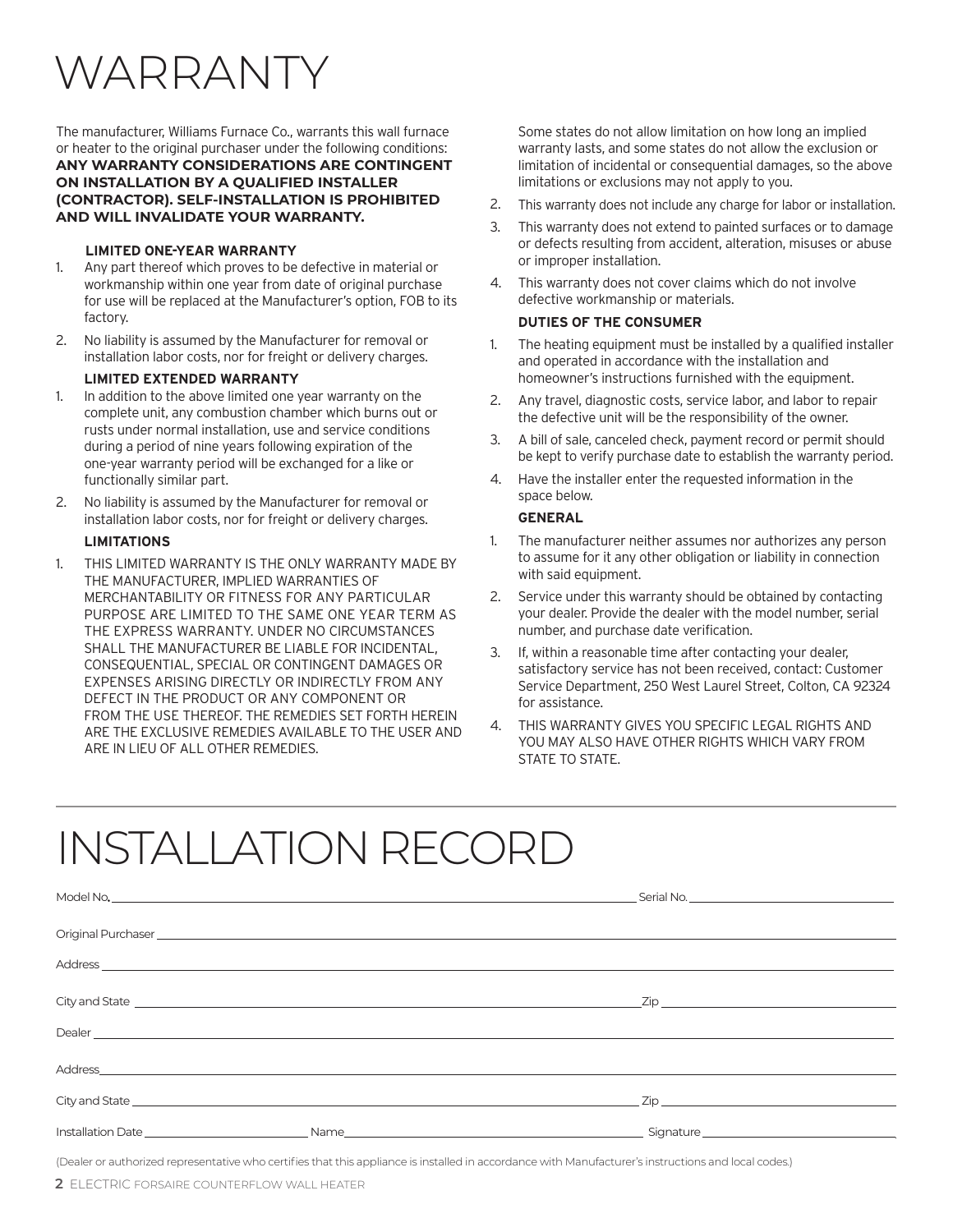# CONTENTS

| YOUR WILLIAMS WARRANTY                         | 2              |
|------------------------------------------------|----------------|
| INSTALLATION RECORD                            | $\overline{2}$ |
| <b>TABLE OF CONTENTS</b>                       | 3              |
| <b>SAFETY RULES</b>                            | 4              |
| <b>INTRODUCTION</b>                            | 5              |
| <b>BASIC TOOLS NEEDED</b>                      | 5              |
| <b>BASIC MATERIALS NEEDED</b>                  | 5              |
| HELPFUL INSTALLATION INFORMATION               | 5              |
| <b>OPTIONAL ACCESSORIES</b>                    | 5              |
| UNPACK YOUR FURNACE                            | 6              |
| <b>INSTALLING YOUR WALL FURNACE</b>            | 6              |
| LOCATING WALL FURNACE AND THERMOSTAT           | 6              |
| <b>INSTALLATION</b>                            | $6 - 8$        |
|                                                |                |
| RECESSED MOUNT INSTALLATION                    | 7              |
| SURFACE MOUNT INSTALLATION                     | 8              |
| <b>MOUNTING YOUR HEATER</b>                    | 10             |
| <b>INSTALLING REAROUTLET ACCESSORY</b>         | 11             |
| ELECTRICAL CONNECTIONS                         | 12             |
| INSTALLING YOUR TRIM TRIM STRIP ACCESSORY 4701 | 13             |
| INSTALLATIONS IN THE STATE OF MASSACHUSETTS    | 13             |
| OPERATING YOUR FURNACE                         | 14             |
| WIRING AND TECHNICAL INFORMATION               | 15             |
| FURNACE ASSEMBLY REPLACEMENT PARTS 300 MODEL   | 16             |
| <b>SERVICE RECORD</b>                          | 18             |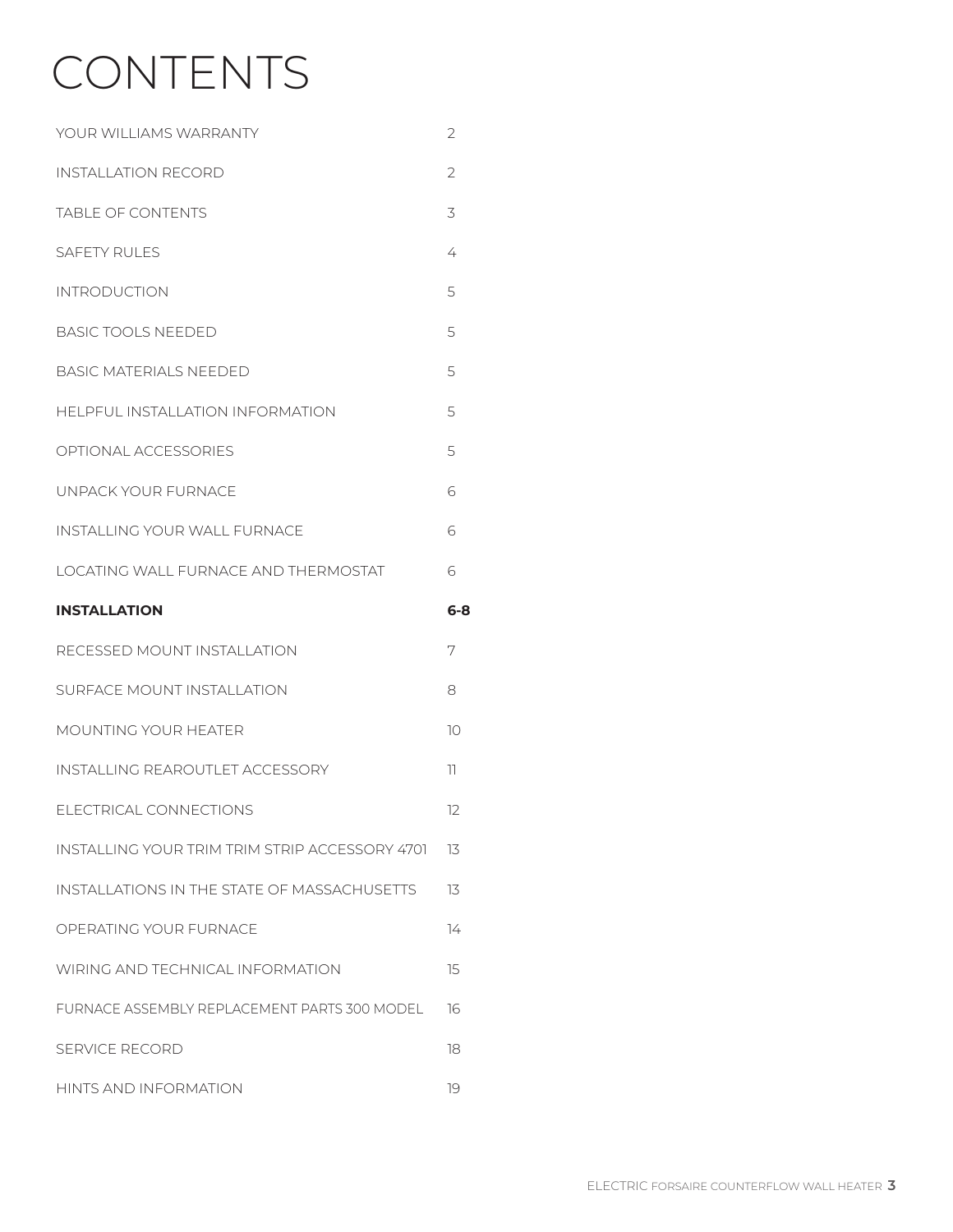# SAFETY RULES

**WARNING:** Read these rules and the instructions carefully. Failure to follow these rules and instructions could cause a malfunction of the furnace. This could result in death, serious bodily injury and/or property damage.

INSTALLATION MUST BE ELECTRICALLY GROUNDED IN ACCORDANCE WITH LOCAL CODES OR, IN THE ABSENCE OF LOCAL CODES, WITH THE NATIONAL ELECTRICAL CODE, ANSI/NFPA NO. 70 - 1993.

- 1. USE ONLY MANUFACTURER'S REPLACEMENT PARTS. USE OF ANY OTHER PARTS COULD CAUSE INJURY OR DEATH.
- 2. DO NOT install this heater in an alcove.
- 3. DO NOT install this heater in a travel trailer or recreational vehicle.
- 4. This heater is not intended for use in a bathroom, laundry areas and similar indoor locations. Never locate heater where it may fall into a bathtub or other water container.
- 5. MAINTAIN all clearances specified in section "Locating Wall Heater and Thermostat."
- 6. Provide adequate air circulation around cabinet inside the open room.
- 7. ALLOW heater to cool before servicing.

Always shut-off electricity to heater when working on it. This will prevent any electrical shocks or burns.

8. DUE TO HIGH TEMPERATURES, locate the heater out of traffic and away from furniture and draperies

 **WARNING:** ANY SAFETY SCREEN, GUARD OR PARTS REMOVED FOR SERVICING AN APPLIANCE MUST BE REPLACED PRIOR TO OPERATING THE APPLIANCE TO AVOID PROPERTY DAMAGE, BODILY INJURY OR DEATH.

- 9. ALERT children and adults to the hazards of high surface temperature and to keep away to avoid burns or clothing ignition.
- 10. CAREFULLY supervise young children when they are in the same room with the heater.
- 11. DO NOT place clothing or other flammable material on or near heater.
- 12. INSTALLATION and REPAIR must be done by a qualified service person. The appliance should be inspected before use and at least annually by a professional service person. More frequent cleaning may be required due to excessive lint from carpeting, bedding material, etc. It is imperative that the circulating air passages of the appliance be kept clean.
- 13. BEFORE INSTALLING: To avoid electrical shock, turn off electrical circuits that pass through the wall where you are going to install the heater.
- 14. BE AWARE of good safety practices by wearing personal protective equipment such as gloves and safety glasses to avoid being injured by sharp metal edges in or around heater and while cutting or drilling holes in wood and/or sheet metal.
- 15. This heater includes a visual alarm to warn that parts of the heater are getting excessively hot. If the alarm illuminates, immediately turn the heater off and inspect for any objects on or adjacent to the heater that may have blocked the airflow or otherwise caused high temperatures to have occurred. **DO NOT OPERATE THE HEATER WITH THE ALARM ILLUMINATING**.

#### **WARNING:** IF YOU SMELL SMOKE:

DANGER OF ELECTRICAL SHOCK.

- 1. DO NOT TOUCH HEATER!
- 2. IMMEDIATELY SHUTDOWN MAIN ELECTRICAL SUPPLY TO HEATER.
- 3. EXTINGUISH ANY OPEN FLAME.

4.CONTACT A QUALIFIED INSTALLER OR SERVICE AGENCY.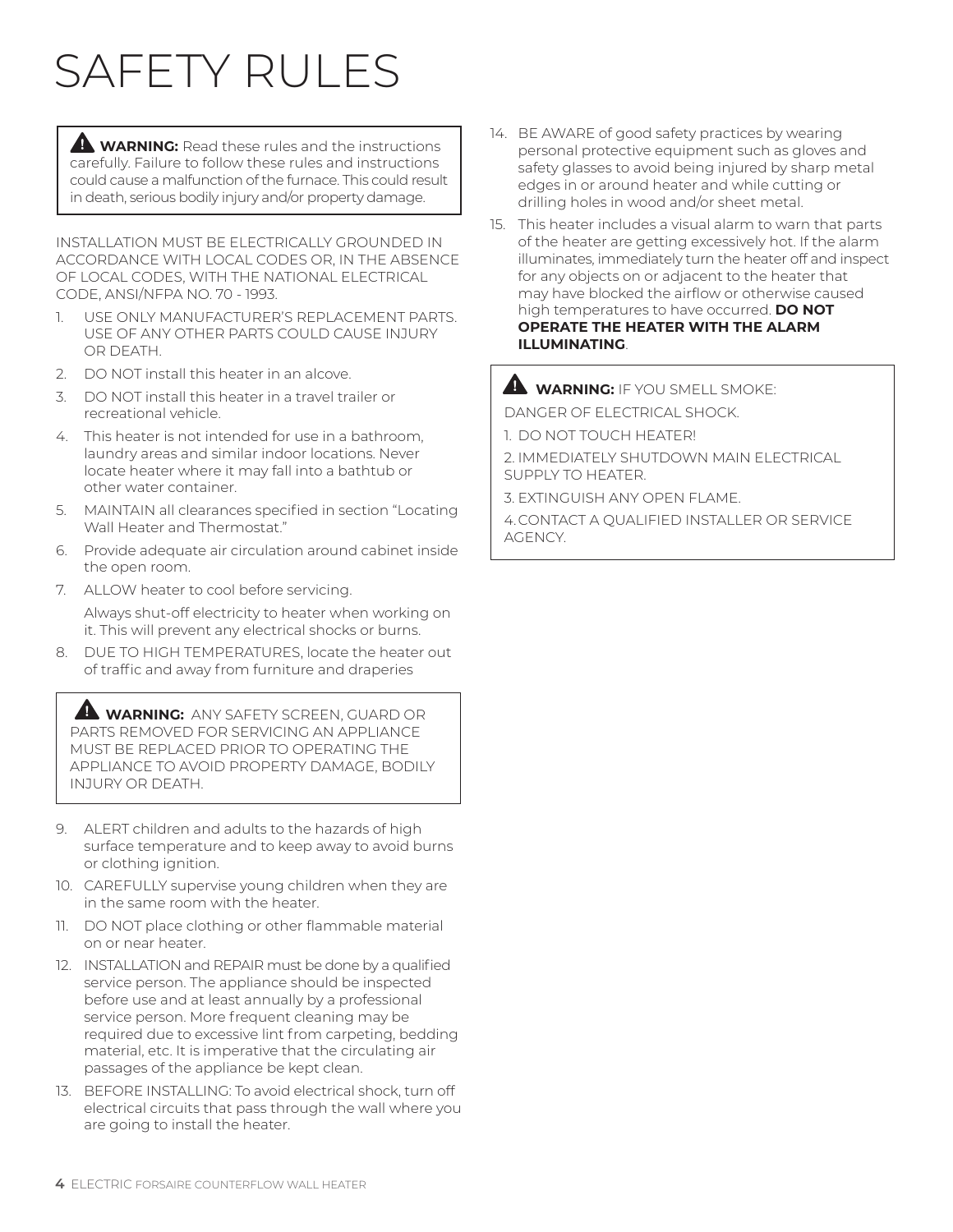# INTRODUCTION

Please read our instructions before you install and use your heater. This will help you obtain the full value from this heater. It will also help you avoid any needless service costs if the problem is something we cannot control and cannot cover in our Warranty.

Always consult your local Heating Inspector, Building Department or Electric Utility company regarding regulations, codes or ordinances which apply to the installation of an Electric Heater.

#### **DESCRIPTION**

Your electric counterflow wall heater is shipped ready to install on an exterior or interior wall. The heater may be recessed up to 5-3/8 inches with studs spaced 16 inches center-to-center, or may be mounted directly to the wall surface.

Air is drawn in through a grille at the top of the heater by a single speed fan pushing it down over the heating element and discharged into the room through a grille near the floor.

The heating element uses 240V line voltage to produce a heating output of 31,400 BTU/hr.

The heater is fully automatic by utilizing a wall mounted thermostat for temperature control.

The heater cabinet is constructed of heavy gauge steel with a baked-on finish.

#### **TOOLS NEEDED**

- Hand drill or properly grounded electric drill #33, 1/8", 3/16" and 1/2" drill bit (metal)
- 6 ft. folding rule or tape measure
- Screwdrivers (medium-sized Flat and Phillips blade)
- Screwdriver
- Pliers (wire cutting)
- Hammer.
- Stud locator or small finish nails.
- Tin snips
- Key hole or sabre saw
- Hack saw
- Gloves and safety glasses

#### **MATERIALS**

- Electrical wiring supplies as needed
- For supply connections use 6 AWG or larger wires suitable for at least 60 C (140 F).
- Use copper wire only.
- 2"x 4" x length as required. Refer to "Close Off Stud Space," on **page 8**.

#### **HELPFUL INSTALLATION INFORMATION**

The following booklets will help you in making the installation:

Check at the library or they may be purchased from the source listed below. ANSI/NFPA 70-1993 or current edition "National Electrical Code."

#### **OPTIONAL ACCESSORIES**

#### **TRIP STRIP ACCESSORY 4701**

Provides finished edge at sides of wall heater. Neutral beige steel.

#### **REAR OUTLET KIT 6501**

Allows you route some heated air to a second room behind the heater. Finished wall of second room must be within 10 inches of heater. Built-in damper permits you shut off air flow to second room if desired.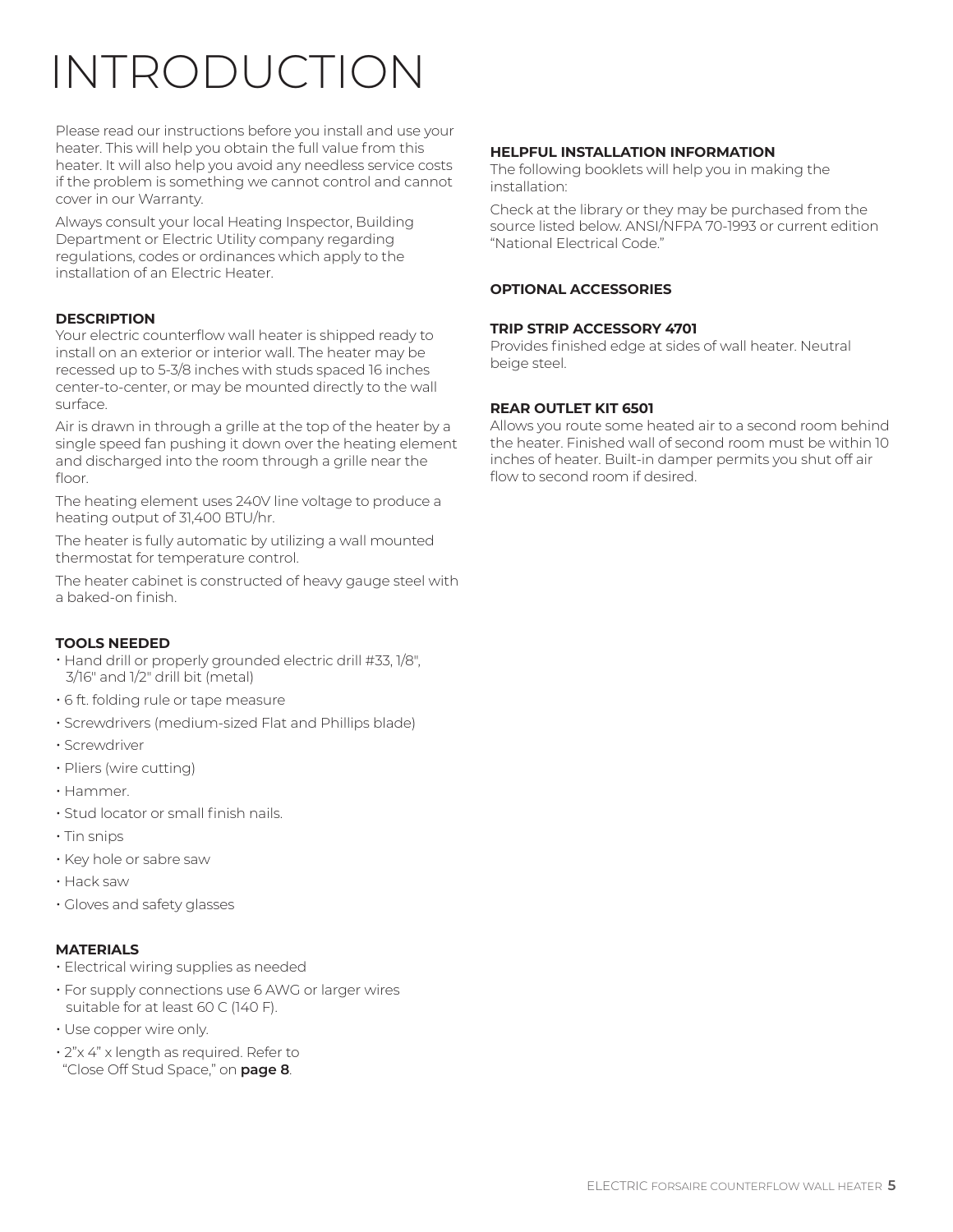# INSTALLING YOUR FURNACE

The following steps are all needed for proper installation and safe operation of your heater.

If you have any doubts as to any requirements, check with local authorities for local and state codes affecting the installation.

Always obtain professional help where needed.

#### **UNPACK YOUR HEATER**

The shipping carton contains the heater and the items

- 1. With heater still in carton, lift straight up on top of heater. Remove top trim cover with its packing and the hardware package containing thermostat, wire, Allen wrench, screws and metal anchors used for surface mount installation. Set package aside where it cannot be lost or damaged.
- 2. Remove heater from carton and lay heater on its back. Remove remaining cardboard packing supports from around heater and set aside.
- 3. Remove screw from top front panel; raise top of panel 1/2 inch, gently tug panel toward top of cabinet and remove panel from the cabinet. Set top front panel and screw aside where they cannot be lost or damaged.
- 4. Check the fan blade to ensure that it spins freely.
- 5. Remove four screws securing the junction box cover above the fan. Cover is marked "TOP". Set cover and screws aside where they cannot be lost or damaged. Electrical junction box and transformer are accessible now. See section on electrical wiring.
- 6. Remove two screws at top of bottom front panel; r aise top of panel ½ inch, gently tug panel toward top of cabinet and remove panel from cabinet. Set bottom front panel and screws aside where they cannot be lost or damaged.
- 7. Examine all packing materials carefully. Look for loose parts before discarding. Properly dispose of shipping materials.

#### **FIGURE 1**



### Locating Wall Heater and Thermostat *(sold separately)*

Consider the following points before attempting to install the heater:

- 1. Heater may be surface-mounted or recessed on any interior or exterior wall if you are not using the optional rear outlet.
- 2. If you are using the optional rear outlet, you must install on an interior wall.
- 3. Maximum depth of recess is 5-3/8 inches.
- 4. Check the clearances needed. The side of the heater must be at least 6-inches from a corner or wall divider **(Figure 2)**.
- 5. Try to place the heater near the center of the space to be heated for good air circulation. Do not install where a door or draperies could swing over heater or optional rear outlet. Do not put in a closet, alcove, hallway or other confined space.
- 6. Be sure that electrical wiring can be brought to the heater.
- 7. To provide adequate clearance and service access, the front of the heater must face the open room.
- 8. Choose a location for the thermostat *(sold separately)* about 5-feet above the floor on an inside wall. The thermostat wire supplied with your heater is 13 feet long, which should be enough to run up through the attic so the thermostat can be a maximum of 16 feet from heater measured in a straight line, or approximately 12 feet from the heater if the wire is run under the floor. The thermostat should be sensing average room temperature, avoid the following:

| <b>HOT SPOTS:</b>        | <b>COLD SPOTS:</b>       |
|--------------------------|--------------------------|
| Concealed pipes or ducts | Concealed pipes or ducts |
| Fireplaces               | Stairwells-drafts        |
| Registers                | Doors-drafts             |
| TV sets                  | Unheated rooms on        |
| Radios                   | other side of wall       |
| Lamps                    |                          |
| Direct sunlight          | <b>DEAD SPOTS:</b>       |
| Kitchen                  | Behind doors             |
|                          | Corners and alcoves      |

9. After picking a location that meets the requirements, inspect the wall. Make sure there are no pipes, wiring, or anything else that would interfere with heater or thermostat installation. If required, move them or pick a new location.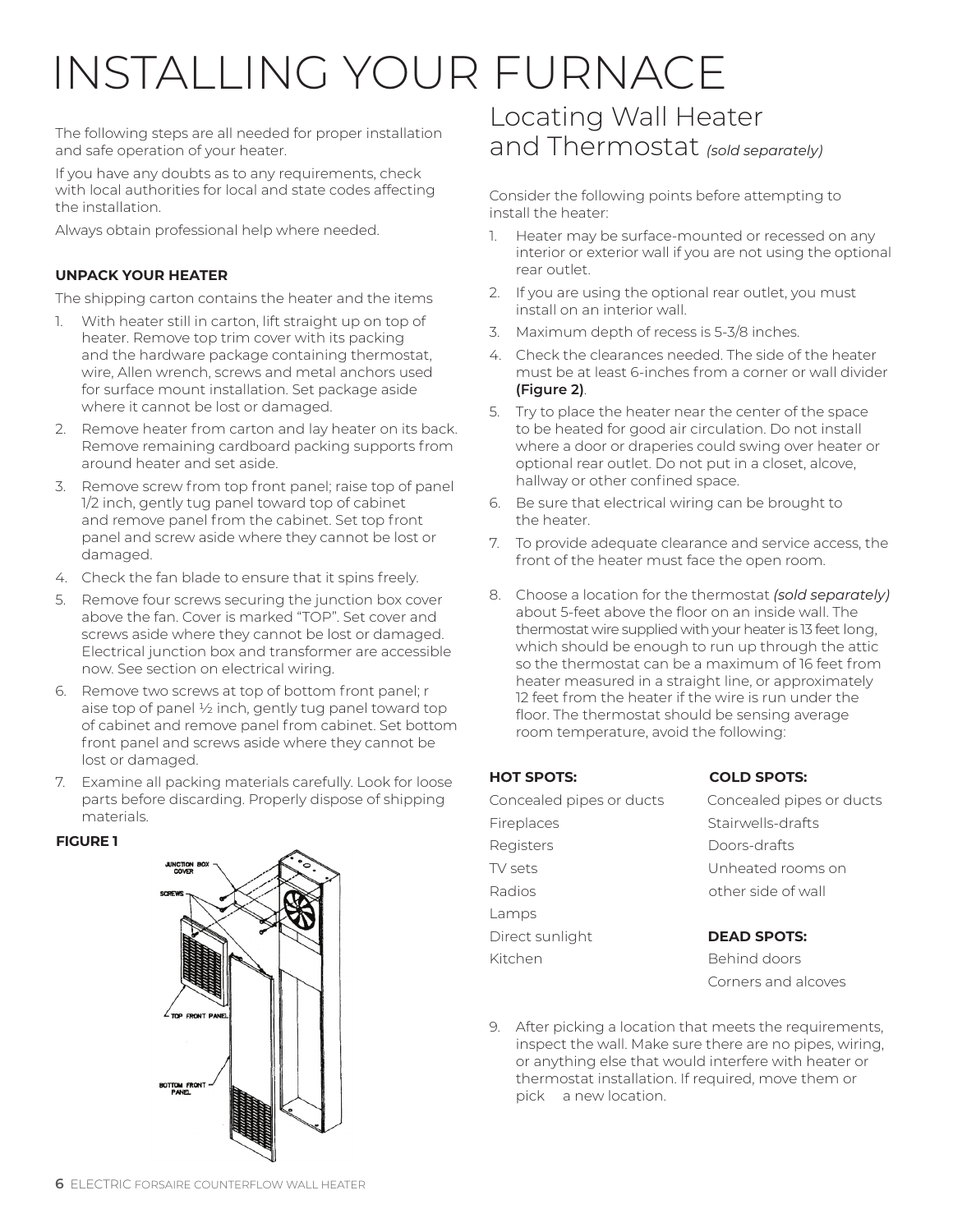**FIGURE 2**



### Recessed Mount Installation

**BEFORE YOU BEGIN:** To avoid electrical shock, turn off electrical circuits that pass through the wall where you are going to install the heater.

If you intend to use the optional rear outlet, turn to **page 11** for rear outlet installation procedure before you begin to install the heater. Use only the optional grille and boot extension supplied by the manufacturer.

#### **FIND THE STUDS**

Use a stud locator or small finishing nails. Repeatedly drive and remove a nail into the wall in the area of the stud until you find it. Then find one side. Leave the nail there. Drive another nail just on the other side of the same stud. Inside edge of the other stud should be about 14½ inches from the one found. Drive finishing nail on inside edge of this stud.

#### **NOTE**

IF STUDS ARE NOT ON 16-INCH-CENTERS, **SEE CLOSE OFF STUD SPACE, PAGE 8**.

#### **CUT WALL OPENING**

Lay out and cut the required opening(s) in wall per **Figure 3**. The vertical height of the opening shown is 3-inches greater than the height of the heater to allow space for connection of wiring after the heater is installed.

**FIGURE 3 - CUT WALL OPENING**



#### **FIGURE 4 - ELECTRICAL ROUGH-IN**

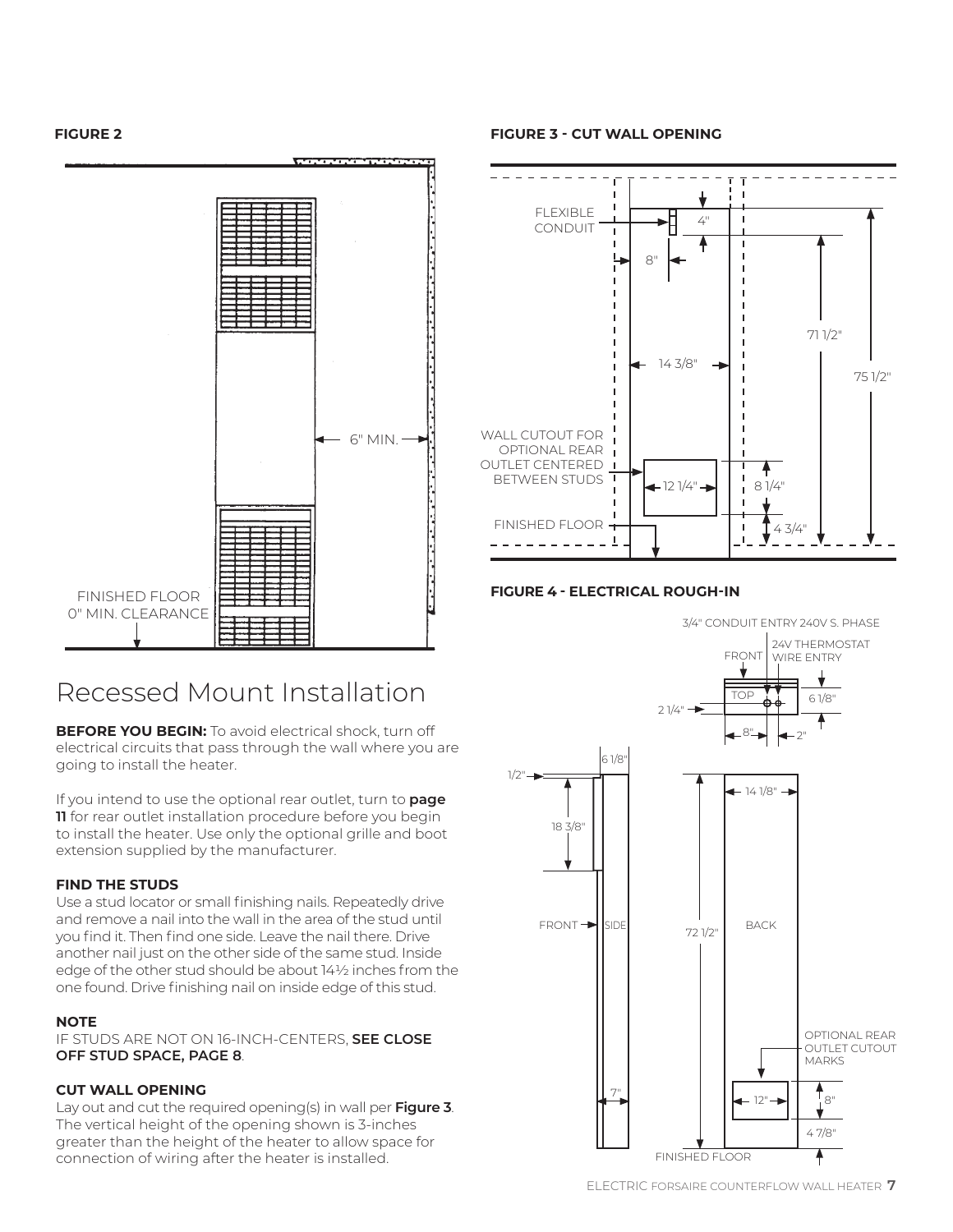# INSTALLING YOUR FURNACE

#### **ELECTRICAL SUPPLY ROUGH-IN**

- 1. To properly route the conduit, electrical power supply wires and the thermostat wiring to heater top, you may make entry holes in the ceiling wall plate above the heater.
- 2. If impractical to bring wiring to the heater from the attic space, you may drill the entry holes through ei ther wall stud above the heater and route the conduit and wiring from an adjoining stud space, crawl space or basement to a point above the heater to match the openings in **Figure 4**.
- 3. At your selected location, drill a 1-inch hole for the electrical conduit and a ½-inch hole for the thermo stat wires.
- 4. Install the conduit and allow it to extend 4-inches below the top of the heater wall opening. (This will allow 1-inch of conduit to extend inside the heater cabinet.) **See Figure 3**

#### **NOTE**

Flexible conduit may be used only if approved by your local codes and ordinances. If you have any doubt, consult your local Electrical or Building Inspector.

- 5. The electrical supply wires, ground wire and the thermostat wires may now be routed to the heater location. See sections "Thermostat Installation" **page 9**, and "Electrical Wiring" on **page 15**.
- 6. Be sure to leave enough excess wire at the heater to make the connections inside the heater junction box.
- 7. If it is more convenient for you to do so, you may pull the wiring to the heater after it is mounted.

#### **CLOSE OFF STUD SPACE (IF REQUIRED)**

If studs are not on 16-inch-centers, cut the hole for the heater next to an existing stud and frame in the other side using a 2 x 4 and spacer blocks as required. **See Figure 5**.

If the distance from the top of the cutout to the ceiling wall plate is more than 18-inches, it is recommended that it be closed off.

Nail a 2 x 4 long enough to go between the studs at the top of the opening to close off the stud space.

### Surface-Mount Installation

**BEFORE YOU BEGIN:** To avoid electrical shock turn off electrical circuits that pass through the wall where you are going to install the heater.

It you intend to use the optional rear outlet, turn to **page 11** for rear outlet installation procedure before you begin to install the heater. Use only the optional grille and boot extension supplied by the manufacturer.

#### **FIND THE STUDS**

Find two studs at spot where heater is to be placed. Use a stud locator or small finishing nails. Repeatedly drive and remove a nail into the wall in the area of the stud until you find it. Then find one side. Leave the nail

#### **FIGURE 5 - CLOSE OFF STUD SPACEN**



there. Drive another nail just on the other side of the same stud.

2. Inside edge of the other stud should be about 14½ inches from the one found. Drive finishing nail on inside edge of this stud.

#### **CUT WALL OPENING**

If you intend to use the optional rear outlet, cut the 81/4 inch by 12½ inch opening ONLY as shown in **Figure 3** on **page 7**. Also see optional rear outlet installation on **page 11**.

#### **ELECTRICAL SUPPLY ROUGH-IN**

- 1. If impractical to route the wiring to the heater from the attic, you may make entry holes through either wall stud above the heater and route the conduit and wiring from an adjoining stud space, crawl space or basement.
- 2. To properly route the conduit, electrical power supply wires and thermostat wires to the heater top, you must also make entry holes in the wall board above the heater location.
- 3. The electrical supply openings should be located at 2-inches above heater top to match openings shown in **Figure 4 on page 7**.
- 4. At selected locations, drill a 1-inch hole for the electrical supply wiring and a  $\frac{1}{2}$  inch hole for the thermostat wires.
- 5. Route the flexible conduit to the 1-inch hole in the wallboard and allow it to extend at least 1-inch below the heater top (71½-inches from the finished floor). **See Figure 3 on page 7**.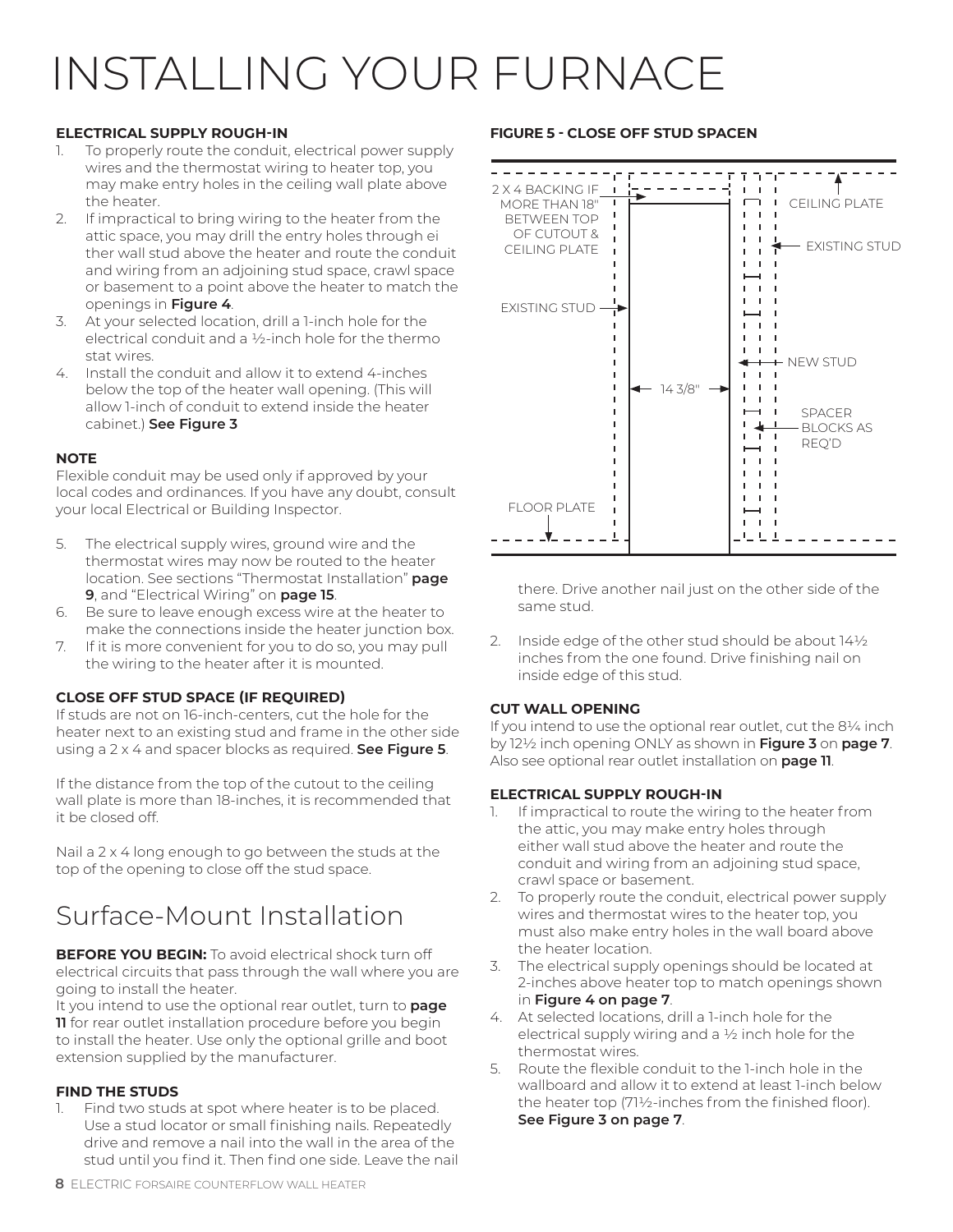#### **NOTE**

Flexible conduit may be used only if approved by your local codes and ordinances. If you have any doubt, consult your local Electrical or Building Inspector.

- 6. The electrical supply wires, ground wire and the thermostat wires may now be routed to the heater location. See sections "Thermostat Installation" on **page 9**, and "Electrical Wiring" on **page 15**.
- 7. Be sure to leave enough excess wire at the heater to make the connections inside the heater junction box.
- 8. If it is more convenient for you to do so, you may pull the wiring to the heater after it is mounted.

#### Thermostat Installation *(sold separately)*

- 1. If an old thermostat is being replaced, is in a satisfactory location and the wiring appears to be in good condition, use existing wiring. If in doubt, use new wire.
- 2. If a new thermostat location is chosen, or if this is a new installation, thermostat cable must first be run to the location selected. All wiring must agree with local codes and ordinances. These instructions discuss pulling the thermostat wire from the attic, but it may be run from a basement or crawl space using similar methods.
- 3. Before drilling hole in wall at selected location, drive a small finishing nail through the ceiling in the corner of the wall and ceiling above the thermostat location. Pull the nail out and push a small stiff wire through the hole so it can be found in the attic. Drill a ½-inch hole through the ceiling wall plate.
- 4. Probe for obstructions in the partition. Then drill ½-inch hole through wall at selected location for thermostat.
- 5. From the attic, feed the thermostat wire or a stiff wire through wall until even with thermostat location.
- 6. Snag thermostat wire through hole and pull wire through hole in the wall so that 6 inches of wire protrudes.
- 7. Route wire to wall heater.

#### **MOUNTING THE THERMOSTAT**

- 1. To remove thermostat cover, grasp cover and pull straight outward. Carefully remove and discard the packing tab protecting the switch and contacts.
- 2. Connect thermostat wires to the terminal screws on the back of thermostat base.
- 3. Push any excess wire back through hole in wall and plug hole with insulation to prevent drafts from affecting thermostat operation.
- 4. Be sure to level thermostat for best appearance, fasten thermostat base to wall through mounting holes with screws provided.
- 5. Replace the thermostat cover.

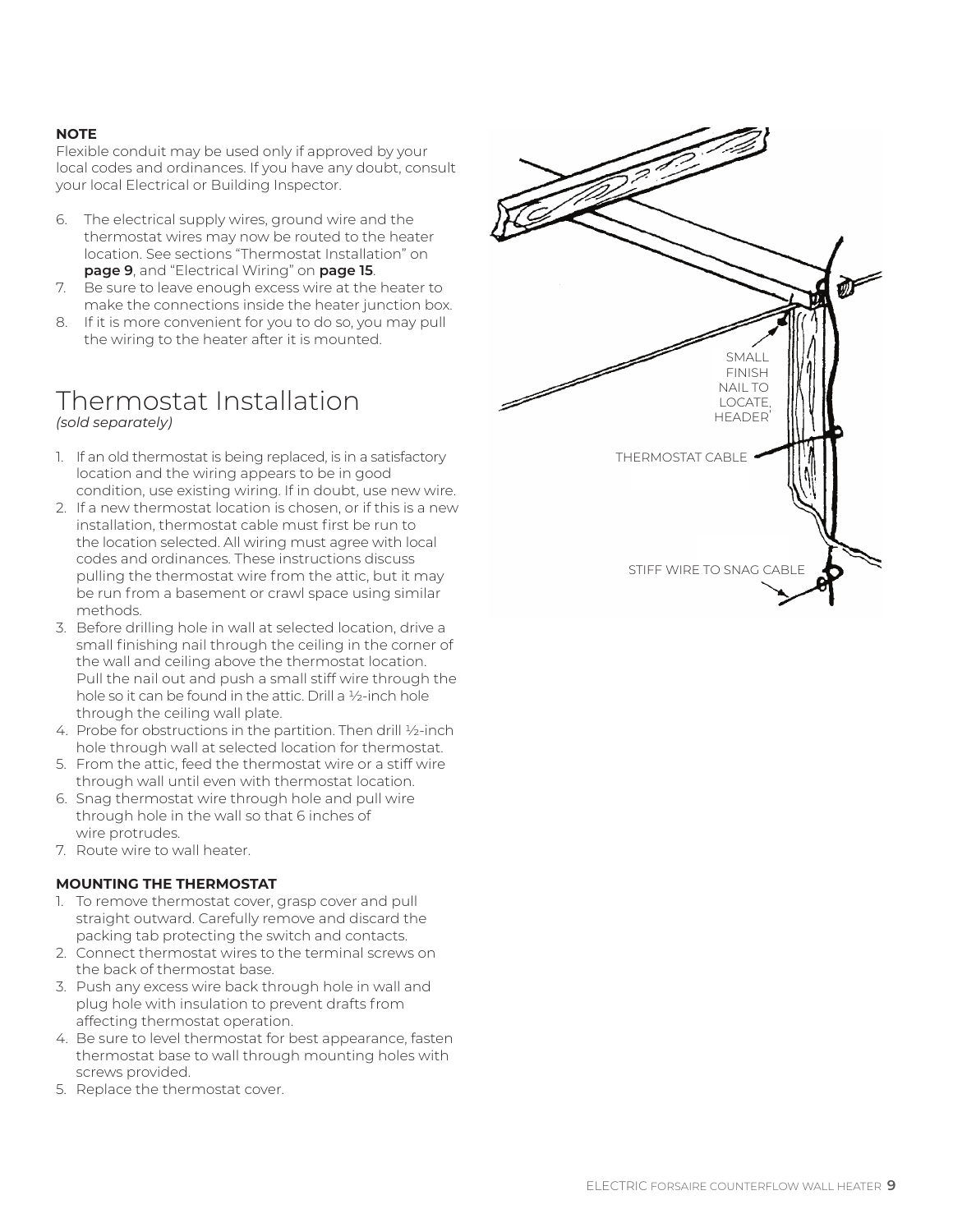# MOUNTING YOUR HEATER

#### **NOTE**

If you are using the optional rear outlet, follow the installation instructions on **page 11** before proceeding.

- 1. If recessed mounted, clear recess of all debris.
- 2. Place heater into position. Be sure to drop flex conduit through hole provided in top of heater.

#### 3. **FASTEN HEATER TOP** *(Recessed Mounting)*

Fasten heater top to studs through holes provided into top flanges using (2) long screws provided **(Figure 7)**.

#### *(Surface mounting)*

Fasten heater top to wall using (2) metal anchors (packed in plastic bag with thermostat) by placing them over the back flange of heater top and screwing to wall with (2) long screws provided **(Figure 7)**.

#### **NOTE:**

All fasteners are not furnished, and all holes are not predrilled because of the different requirements of various types of wall construction. Suitable fasteners which will meet your particular situation are available at your local hardware store.

#### 4. **FASTEN HEATER BOTTOM**

#### *(Surface and Recessed Mount)*

Drill (2) holes in the bottom of the heater cabinet near each side. Fasten the heater through these holes to the floor. If you have concrete flooring, use an alternate fastening location per **Figure 7**.





**DO NOT USE BOTTOM DOOR HOLES FOR MOUNTING FURNACE.**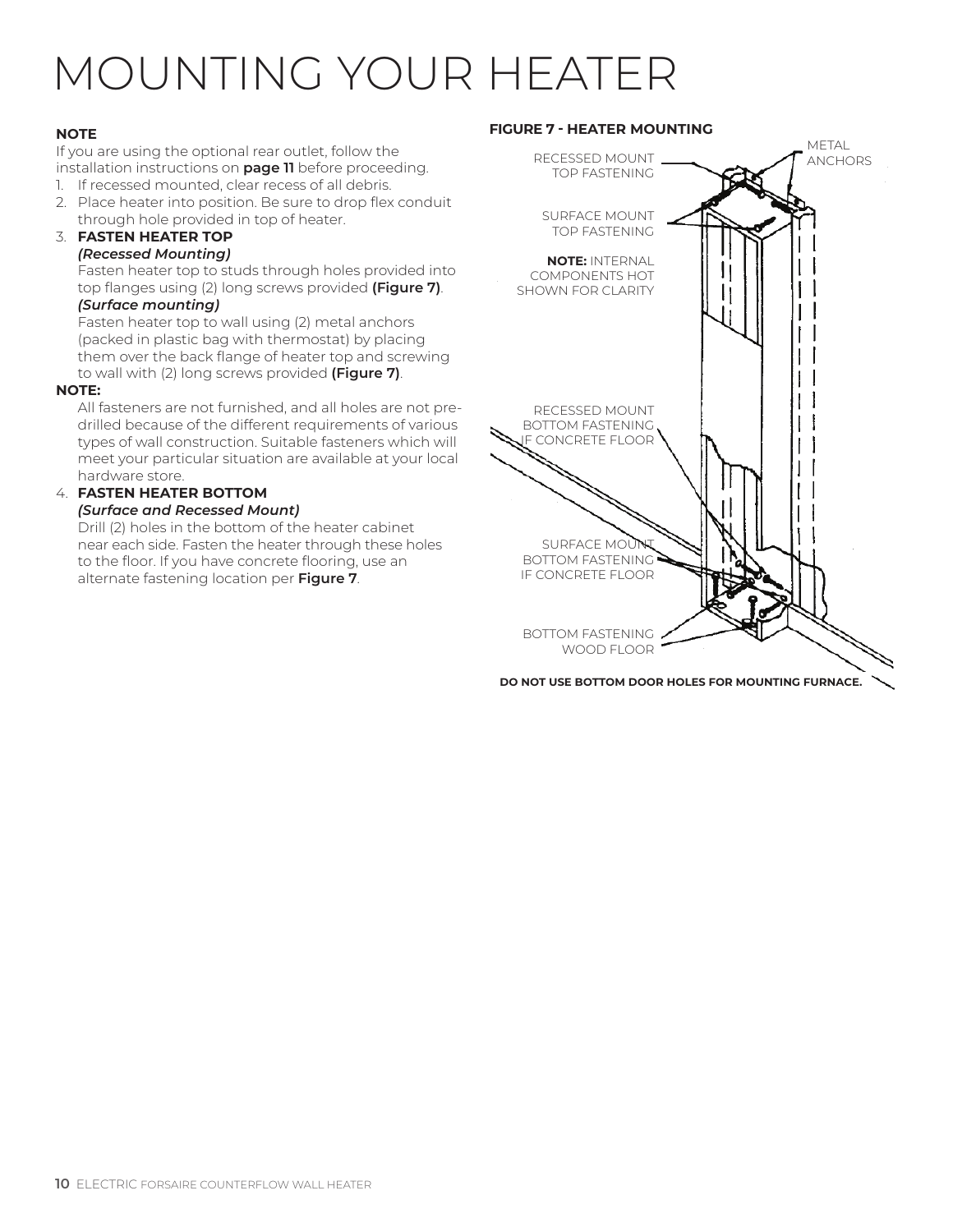# INSTALL THE REAR OUTLET ACCESSOF

#### **RECESSED MOUNT HEATER**

- 1. Cut  $8-\frac{1}{4}$  inch x  $12-\frac{1}{4}$  inch hole in wall as shown in **Figure 3 on page 7**.
- 2. Cut 8 inch x 12 inch opening in back of cabinet following scored lines stamped on the cabinet. **See Figure 4 on page 7**.
- 3. Mount heater in recess. (See Mounting Your Heater on **page 10**.)
- 4. Place plaster ground in opening and nail into studs **(Figure 8)**.

IN NEW CONSTRUCTION install plaster ground before wall finish is applied.

#### **NOTE:**

- 5. In drywall construction, the plaster ground may be omitted.
- 6. Center grille over hole in rear wall and mark location of holes in grille on wall.
- 7. Using a 1/8-inch diameter drill, drill (2) holes through plaster (or drywall) and cabinet for attaching grille.
- 8. Attach grille with screws provided **(Figure 9)**. The 10 inch boot is not required for recessed installation.

#### **SURFACE MOUNT HEATER**

- 1. Cut 8- $\frac{1}{4}$  inch x 12- $\frac{1}{4}$  inch hole in wall as shown in **Figure 3 on page 7**.
- 2. Cut 8 inch x 12 inch opening in back of cabinet following scored lines stamped on the cabinet. **See Figure 4 on page 7**.
- 3. Place boot against cabinet with inner side of boot exactly on the edges of the hole.
- 4. Mark screw locations, remove boot and drill #33 holes for sheet metal screws.
- 5. Attach boot to back of heater with screws provided.
- 6. Place plaster ground in opening and nail into studs **(Figure 8)**.

In new construction install plaster ground before wall finish is applied.

- 7. Place heater, with boot attached, through hole in wall and mark end of boot so it can be cut off flush with outer wall.
- 8. Remove heater from wall and cut boot where marked.
- Place heater with trimmed boot attached, through holes in wall and mount the heater. (See Mounting Your Heater on **page 10**.)
- 10. Center grille over hole in rear wall and mark location of holes in grille on wall.
- 11. Using a 1/8-inch diameter drill, drill (2) holes through plaster ground and plaster (or drywall).
- 12. Attach grille with screws provided **(Figure 10)**.

#### **FIGURE 8 - PLASTER GROUND POSITION**



#### **FIGURE 9 - RECESSED MOUNTING**



RECESSED MOUNTING (10" BOOT NOT REQUIRED)

#### **FIGURE 10 - SURFACE MOUNTING**



SURFACE MOUNTING (BOOT TRIMMED FLUSH WITH WALL)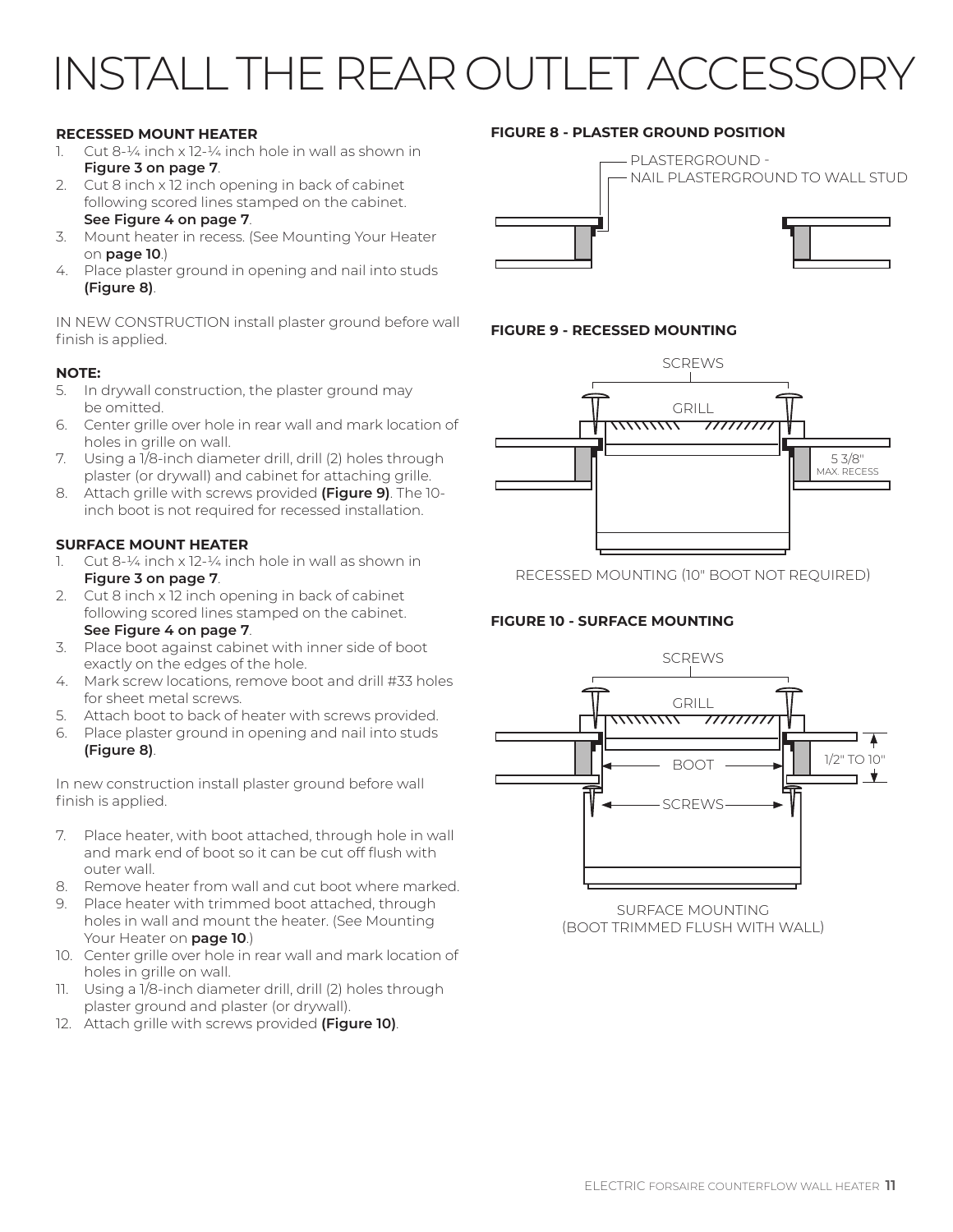# ELECTRICAL CONNECTIONS

#### **WARNING: DANGER OF PROPERTY DAMAGE, BODILY INJURY OR DEATH.**

TURN OFF ELECTRIC POWER AT FUSE BOX OR SERVICE PANEL BEFORE MAKING ANY ELECTRICAL CONNECTIONS.

INSULATE WHERE NECESSARY.

ALL LINE VOLTAGE AND GROUND CONNECTIONS MUST BE COMPLETED BEFORE ELECTRICAL POWER IS RESTORED.

#### **CAUTION**

Label all wires prior to disconnection when servicing wiring, errors can cause improper and dangerous operation. Verify proper operation after servicing.

All electrical work must conform to your local codes and ordinances or in their absence, with National Electrical Code, NFPA70/ANSI C1-1993. If you are not familiar with wiring codes in general, have a competent electrician do this job.

#### **ELECTRIC POWER SUPPLY**

Run a separate 240 volt, single phase, 60 cycle, 50 ampere circuit from a separate circuit breaker or fuse in your ser¬vice entrance panel to the heater junction box.

Do not run supply wires inside the heater cabinet, except from the top of cabinet down to junction box.

#### **JUNCTION BOX**

Power supply connections are made inside the junction box located in the upper end of the cabinet. **See Figure 11** and **Figure 1 on page 6**.

#### **ELECTRICAL CONNECTION**

Connect 240V conduit to top of heater as shown in **Figure 11**.

Pull supply wires through conduit and into junction box. Attach 240V supply wires to "LINE' connection at terminal board. Refer to wiring diagram on junction box cover plate. If you have any doubt regarding electrical hookup or compliance with code or ordinance, consult your electrical inspector or a licensed electrician.

#### **GROUNDING**

Provide ground connection from the unit's terminal board to a grounded connection in the electrical service panel or a properly driven and electrically grounded ground rod.

#### **LOW VOLTAGE CONNECTIONS**

Run thermostat wire to the heater. See Thermostat Installation on **page 9**.

Connect the thermostat wires to the two (thermostat) wires extending inside the junction box. Refer to wiring diagram on junction box cover plate and **Figure 11**.

When heater mounting has been completed, **see steps 1, 2 and 3 below**.

#### Refer to **Figure 1, page 6**.

- 1. Replace junction box cover plate. Tighten screws securely.
- 2. Replace bottom front panel
- 3. Replace top front panel.

#### **NOTE**

For supply connections use 6 AWG or larger wires suitable for at least 60 C (140 F).

Use copper wire only.

#### **FIGURE 11 - WIRING CONNECTIONS**



#### WIRE CONNECTION DETAIL



**NOTE: ALL WIRING NOT SHOWN**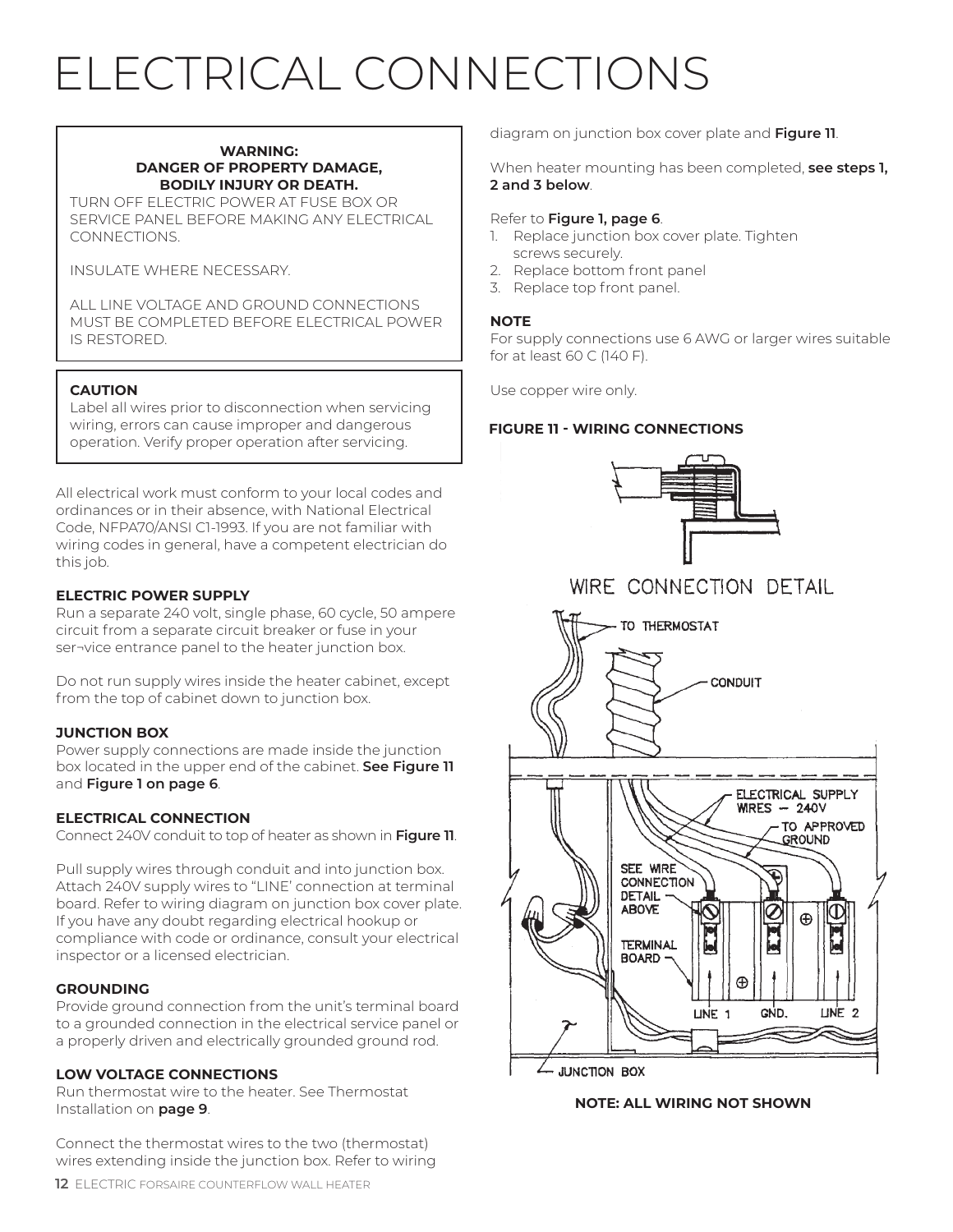## INSTALLING YOUR TRIM STRIP ACCESSORY 4701

#### **TRIM STRIP ACCESSORY 4701**

When desired, optional Trim Strip Kit may be used to cover the crack between heater and wall See **Figure 12**.

Place strips tight against heater with other edge against wall surface and fasten to wall with escutcheon pins provided. Cut off trim strips to fit each heater as required.

#### **NOTE**

Quarter-round wood molding may be used for trim if desired.

#### **TRIM COVER (SURFACE MOUNT)**

- 1. To conceal the heater wiring, set top trim cover inside the flanges of heater top.
- 2. Fasten to the heater cabinet with (2) short screws provided.

#### **TRIM COVER (RECESSED MOUNT)**

- 1. Trim off the back edges of the top trim cover (a little at a time) until it fits between the front cabinet flange and the wall.
- 2. When trimmed to your satisfaction, set in place on heater top and drill (2) #33 holes through top trim cover and heater side flanges.
- 3. Fasten cover to heater with (2) short screws provided.

#### **FIGURE 12 - TRIM STRIP**

TOP VIEW OF FURNACE





TWO STRIPS ON EACH SIDE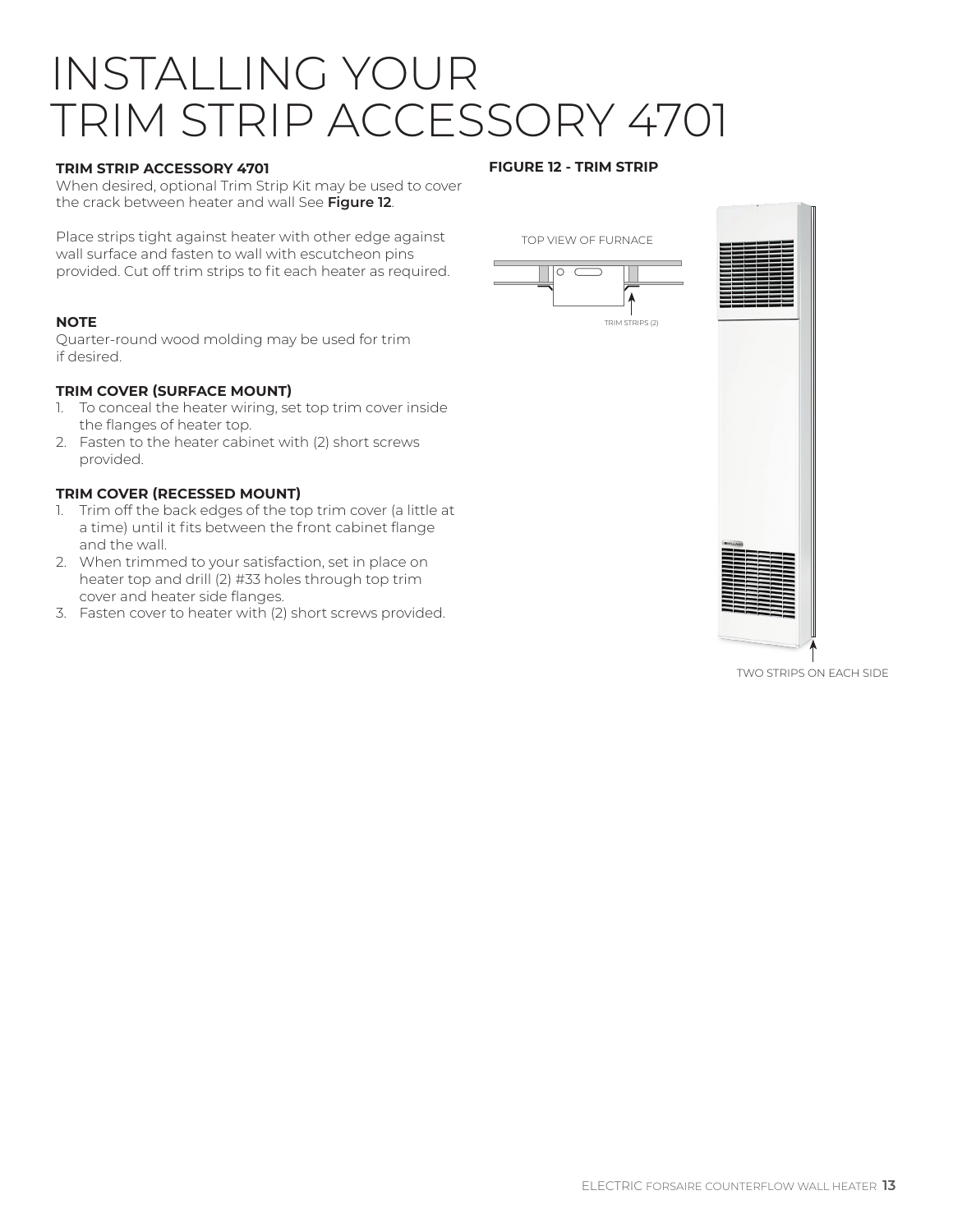# OPERATING YOUR HEATER

The heater is controlled by means of 24 volt, wall-mounted thermostat. When the thermostat circuit is energized, low voltage relays are actuated which close circuits to the heating element and blower motor. The relay actuates after thermostat calls for "turn on" or "turn off".

Protection against overheating is provided by means of a limit switch located near heating elements, which acts to open relay circuits controlling the heated elements if circulating air volume is decreased. The limit switch automatically restores operation when temperatures reach a normal level. As an additional safeguard, each heating element is equipped with fuse limiters to protect against excessive and prolonged current surges. If these protectors open the heating circuit, the heat limiter must be replaced by your Service Technician who will determine and correct the cause of failure.

Air volume may be adjusted at the operational rear grilles, if so equipped. Do not attempt to reduce flow of air from main panel (front) grille. To do so would cause shut¬down through the high limit control. For best heating results, do not obstruct air flow by placing furniture in front of outlets. Make sure the free flow of air returning to the blower is not reduced by closing doors between heated spaces.

## Caring for Your Heater

#### **ANNUAL UPKEEP NEEDED**

Heating Element and Optional Rear Outlet Keep clean at all times. Clean all foreign materials from rear outlet and top of heating element. Use a soft brush or vacuum cleaner.

For access to heating element, remove (2) screws **(Figure 1 on page 6)** and grasp face panel near bottom and pull up and out.

After cleaning back of optional rear outlet and heating element, replace face panel.

#### **MOTOR AND FAN**

For maximum motor life of fan, the manufacturer recommends the fan be inspected yearly, dust blown out of the ventilating holes and a few drops of #20 nondetergent oil added to bearing cavity **(Figure 13)**.

To get to the motor:

- 1. Take out four screws holding fan shroud to side flanges of cabinet and remove shroud **(Figure 1 on page 6)**.
- 2. Before removing the fan blade, remember its position by examining the blade nut and the amount of shaft visible. Scribe or mark the motor shaft in order to reinstall the fan blade to its original place on the shaft.
- 3. Using wrench provided, loosen 5/32-inch "Allen head" set screw holding fan blade to motor shaft and remove the fan blade.
- 4. To replace fan blade, reverse steps 1-3 above.

#### **WARNING DANGER OF BODILY INJURY OR DEATH**

TURN OFF ELECTRIC POWER SUPPLY AT DISCONNECT SWITCH, FUSE BOX OR SERVICE PANEL BEFORE REMOVING ANY DOORS OR ACCESS OR SERVICE PANELS FROM UNIT.

#### **APPLIANCE AREA**

For better circulation and more effective heating, do not place obstructive furniture closer than 4 feet to the front of the cabinet or 2-feet to the side of the cabinet.

#### **CAUTION**

SOURCE OF POSSIBLE IGNITION HIGH TEMPERATURE, KEEP COMBUSTIBLE MATERIAL AWAY FROM FRONT OF HEATER

The appliance area must be kept clear and free from combustible material, gasoline and other flammable vapor and liquids.

#### **CABINET FINISH**

Clean cabinet with damp rag. Never use abrasive cleaners. Cabinets are finished in heat resistant baked enamel - **DO NOT refinish with wall paint**.

#### **FIGURE 13 - MOTOR OIL HOLE**



FAN MOTOR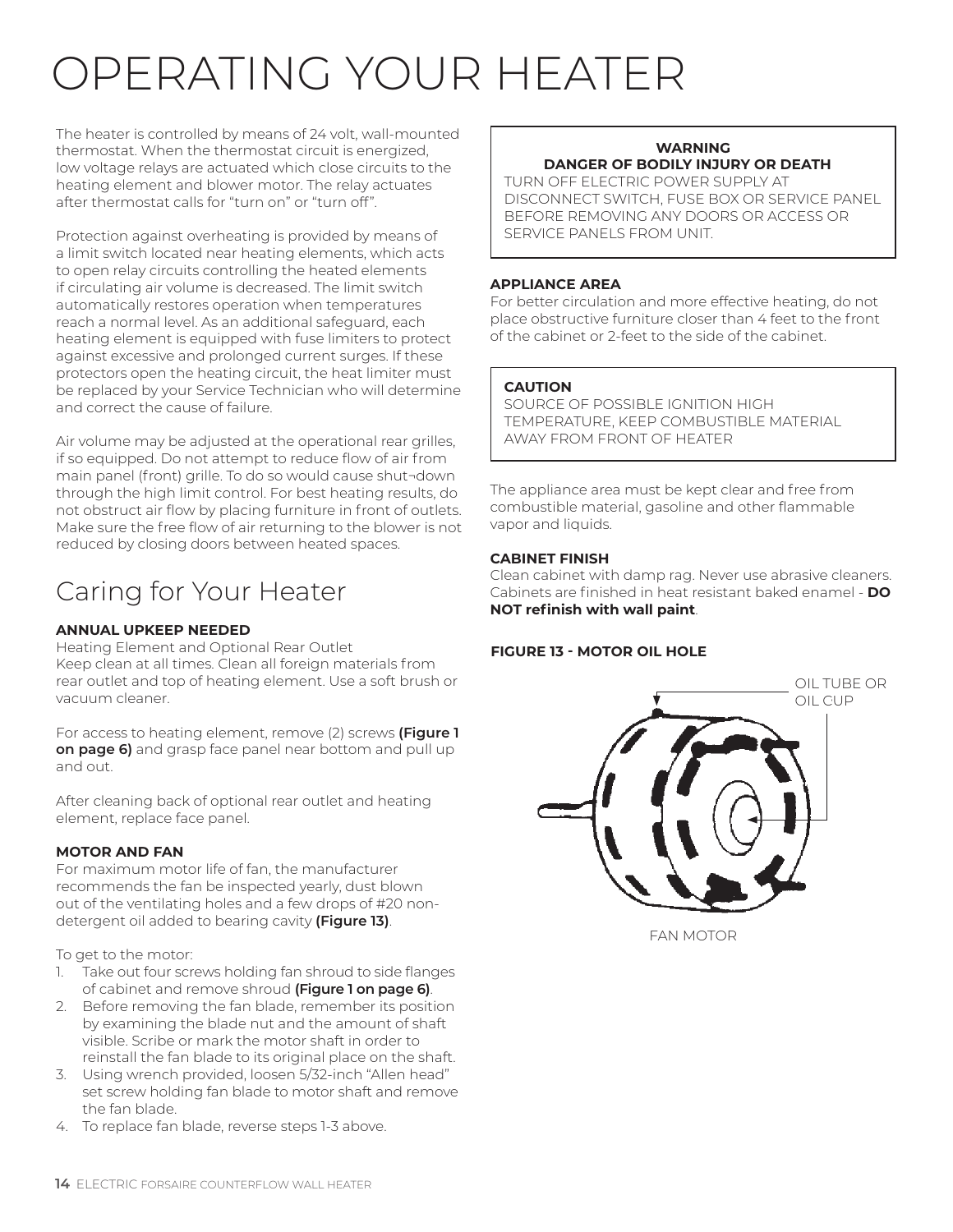## WIRING AND TECHNICAL INFORMATION

#### **MODEL 3144030**



#### **TECHNICAL INFORMATION**

| <b>SPECIFICATIONS AND DIMENSIONS</b> |             |  |
|--------------------------------------|-------------|--|
| Model                                | 3144030     |  |
| Voltage                              | 240         |  |
| Hz                                   | 60 A.C.     |  |
| kW                                   | 9.2         |  |
| <b>AMP</b>                           | 38.3        |  |
| BTU/hr.                              | 31,400      |  |
| Width                                | $14 - 1/8"$ |  |
| Depth                                | 7"          |  |
| Height                               | 72-1/2"     |  |
| <b>Total Amperes</b>                 | 39.0 FLA    |  |
| <b>Fuse Size</b>                     | 50 Amp      |  |
| Wire Gauge*                          | 6AWG        |  |

\*Max. recommended run 200 feet with 6.5 volt drop.

The efficiency rating of this appliance is a product thermal efficiency rating determined under continuous operating conditions was determined independent of any installed system.

| <b>MOTOR AND FAN DATA</b>         |         |  |
|-----------------------------------|---------|--|
| Voltage                           | 240,100 |  |
| Hz.                               | 60 A.C. |  |
| HP (approx.)                      | 1/40    |  |
| RPM (approx.)                     | 1,000   |  |
| CFM (approx.)                     | 375     |  |
| <b>FLA</b>                        | 6       |  |
| <b>CONTROL DATA</b>               |         |  |
| THERMOSTAT - 24V WALL MOUNTED     |         |  |
| RELAY - 24V FULL ON               |         |  |
| TRANSFORMER - 24V / 240V CLASS II |         |  |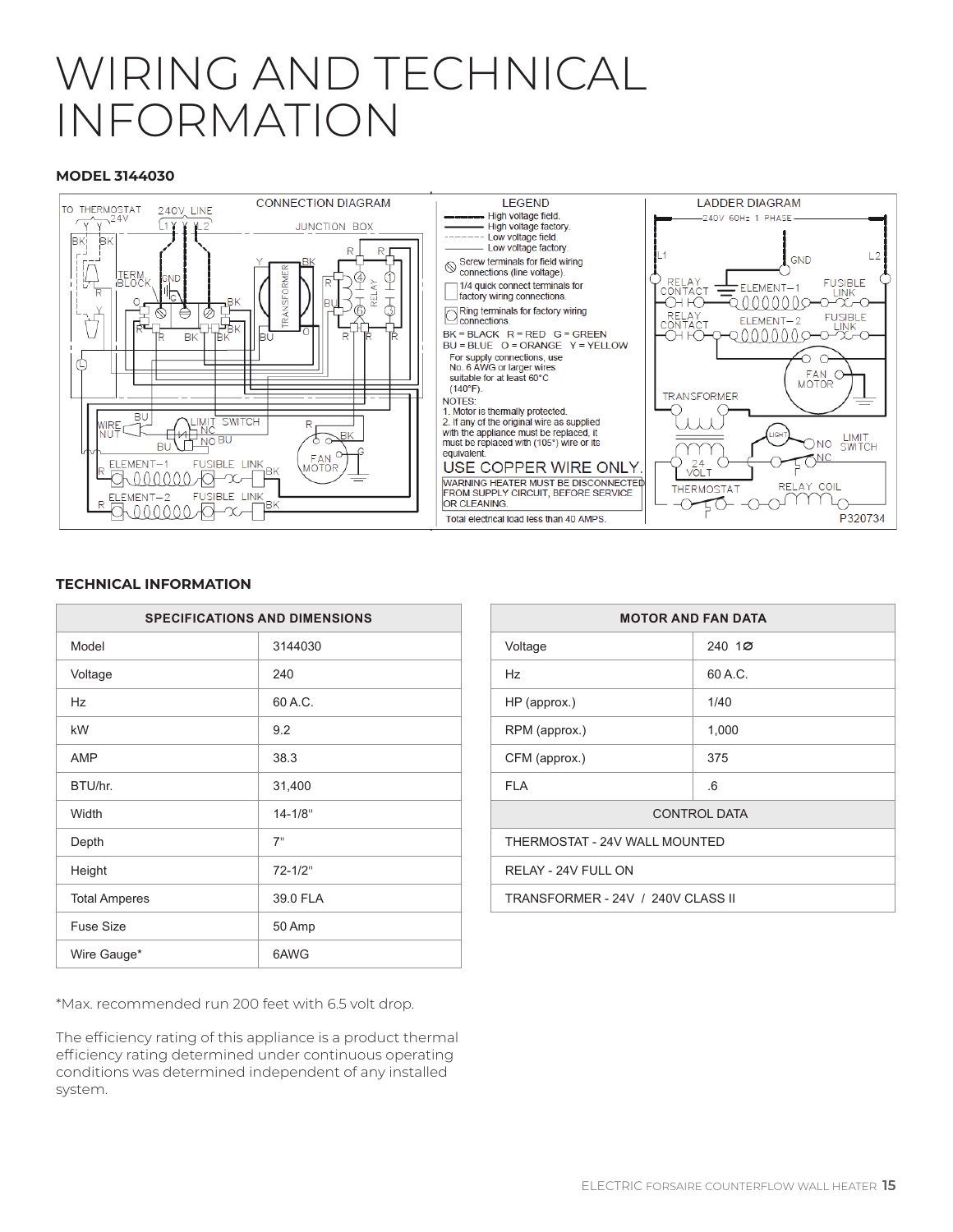## FURNACE ASSEMBLY REPLACEMENT PARTS 300 MODEL

**MODEL NUMBER**

| REF.<br>NO.                                | <b>REPLACEMENT PART DESCRIPTION</b> | 3144030      |
|--------------------------------------------|-------------------------------------|--------------|
| 1                                          | Outer Casing                        | <b>16C01</b> |
| $\overline{2}$                             | Top Front Panel                     | <b>16B01</b> |
| $\overline{\mathbf{3}}$                    | <b>Bottom Front Panel</b>           | <b>16C03</b> |
| 4                                          | Top Trim Cover                      | 16A07        |
| 5                                          | Element Cover                       | 16A04        |
| 6                                          | Junction Box Assembly               | 16B15        |
| 7                                          | Element Casing Body Assembly        | <b>16C04</b> |
| 8                                          | Motor                               | P021504      |
| 9                                          | Relay                               | P154700      |
| 10 <sup>°</sup>                            | Transformer                         | P154802      |
| 11                                         | Limit Switch                        | P323366      |
| $12 \overline{ }$                          | Heating Element                     | P155001      |
| 13                                         | Fuse-Limiter (2 req.)               | P323665      |
| 14                                         | <b>Terminal Block</b>               | P154400      |
| 15                                         | Motor Support (2 req.)              | <b>16A06</b> |
| 16                                         | Fan Blade                           | P200600      |
| 17                                         | Vibration Isolator (4 req.)         | P022800      |
| 18                                         | Junction Box Cover                  | 16A03        |
| 19                                         | Orifice Plate                       | 16B05        |
| 20                                         | Side Baffle Assembly                | <b>16A18</b> |
| Thermostat not included with these models. |                                     |              |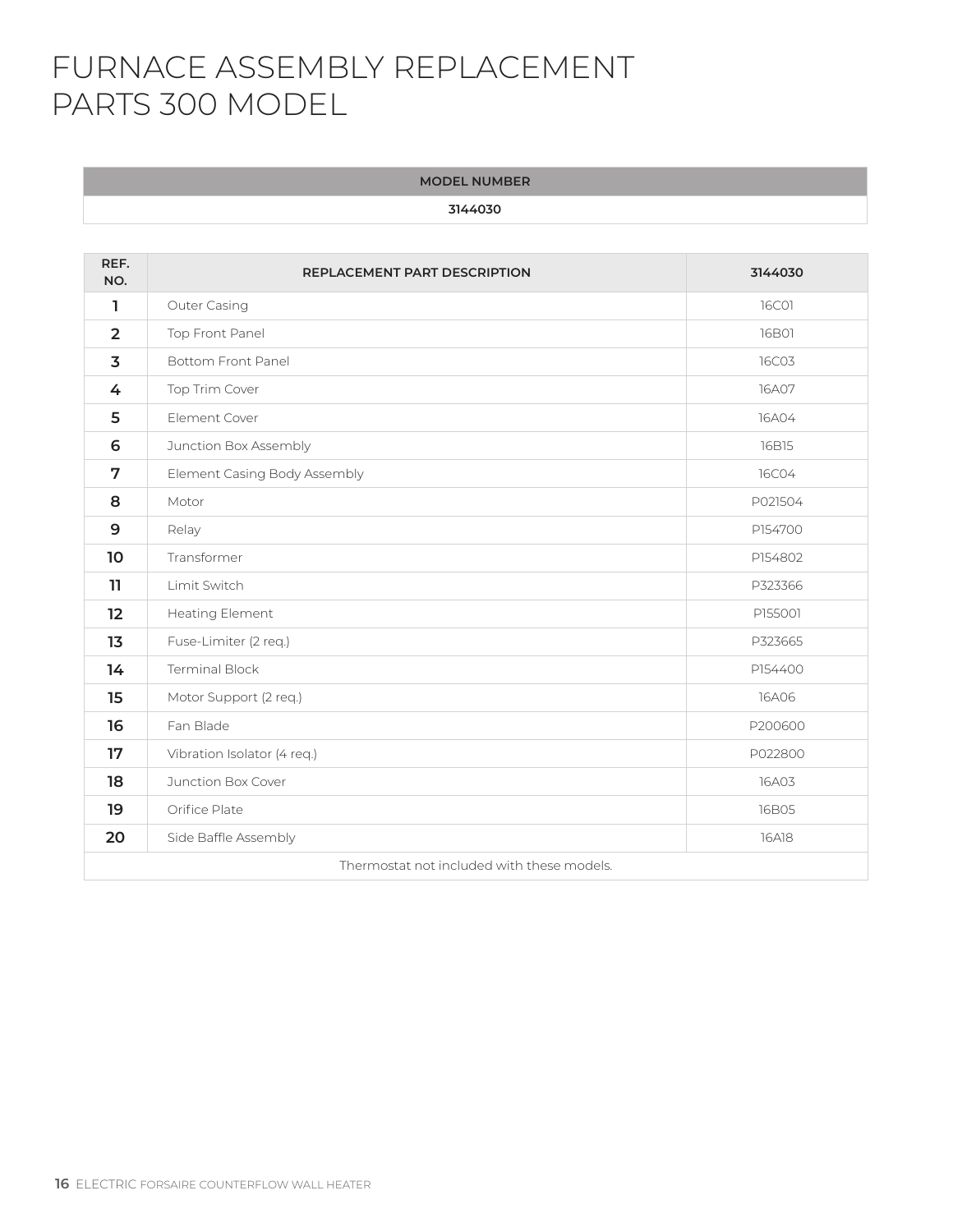## EXPLODED VIEW WITH PARTS

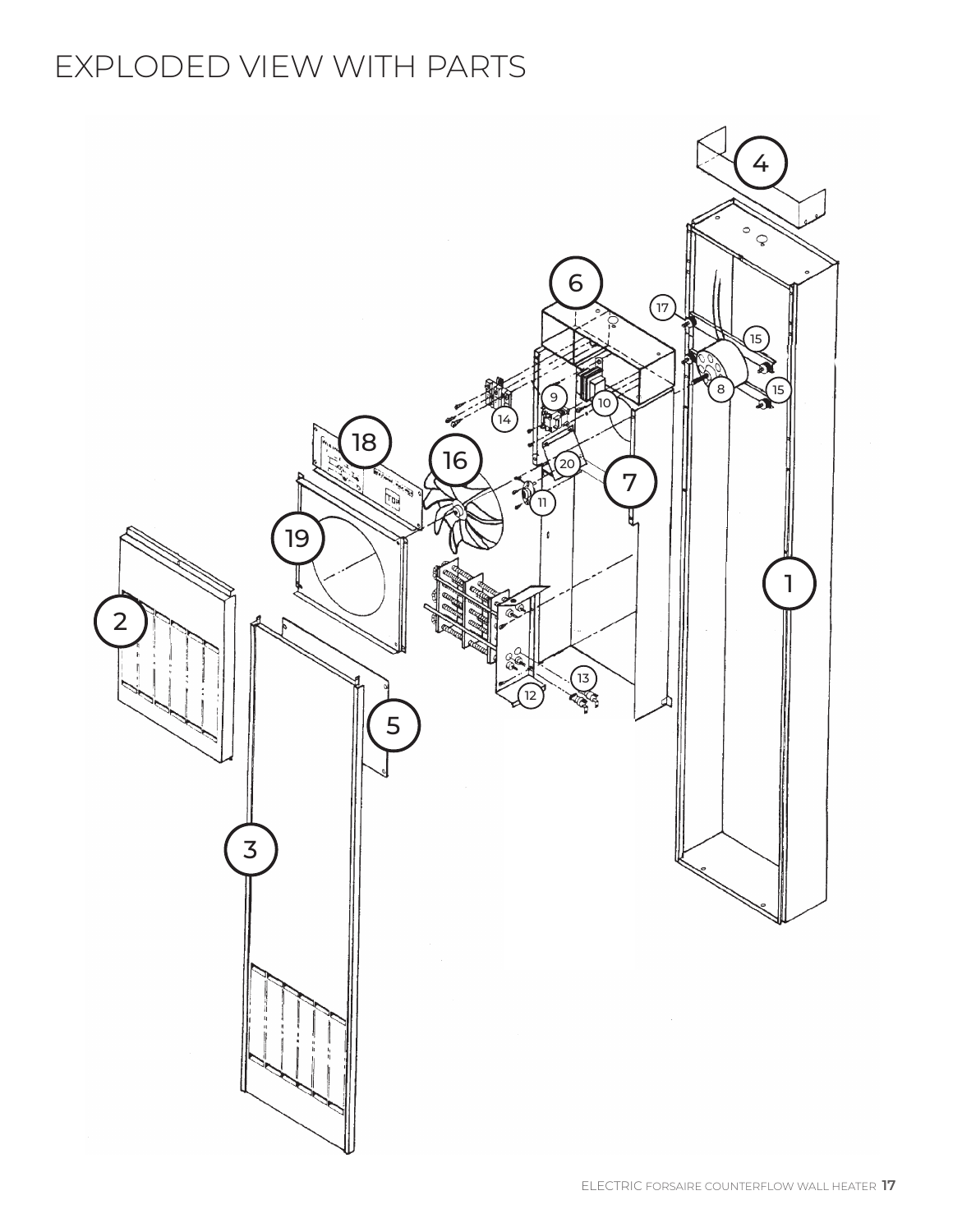# SERVICE RECORD

| <b>DATE</b> | <b>MAINTENANCE PERFORMED</b> | <b>COMPONENTS REQUIRED</b> |
|-------------|------------------------------|----------------------------|
|             |                              |                            |
|             |                              |                            |
|             |                              |                            |
|             |                              |                            |
|             |                              |                            |
|             |                              |                            |
|             |                              |                            |
|             |                              |                            |
|             |                              |                            |
|             |                              |                            |
|             |                              |                            |
|             |                              |                            |
|             |                              |                            |
|             |                              |                            |
|             |                              |                            |
|             |                              |                            |
|             |                              |                            |
|             |                              |                            |
|             |                              |                            |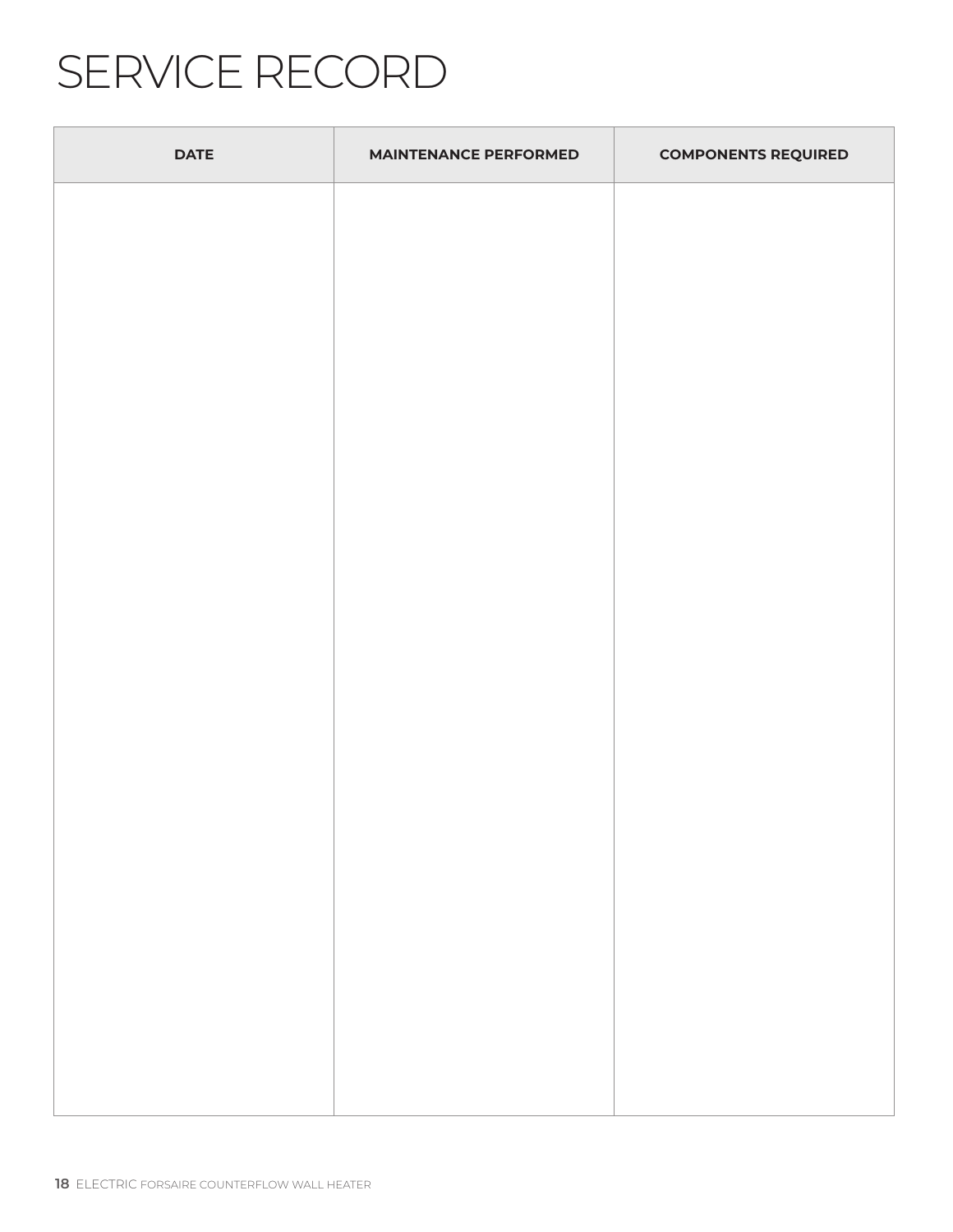# HINTS AND INFORMATION

If your heater fails to work correctly, you may avoid inconvenience and the cost of a service call by checking the following points before you call for service.

#### **FOR YOUR SAFETY**

Do not store or use gasoline or other flammable vapors and liquids in the vicinity of this or any other appliance. Always disconnect heater circuit switch before opening heater for inspection or service.

| <b>POSSIBLE CAUSE</b>                                    | <b>WHAT TO DO</b>                                                  |
|----------------------------------------------------------|--------------------------------------------------------------------|
| If your heater is not heating or not giving enough heat: |                                                                    |
| Thermostat is not set correctly:                         | Reset thermostat to desired setting.                               |
| Air flow restricted:                                     | Check that doors, drapes or furniture are not<br>blocking louvers. |
| If fan does not run:                                     |                                                                    |
| Fuse is blown:                                           | Replace fuse.                                                      |
| Blower motor not connected to electric power:            | Connect to electric power.                                         |
| If blower is noisy:                                      |                                                                    |
| Housing rattling:                                        | Tighten screws.                                                    |
| Blower fan dirty:                                        | Clean blower fan.                                                  |
| Blower fan bent:                                         | Straighten or replace.                                             |
| Motor needs oiling:                                      | Oil motor (Page 15)                                                |

### How to Order Repair Parts

When ordering repair parts, always give the following Information:

- 1. Model number
- 2. Mfg. Date code / Serial Number
- 3. Part number
- 4. Part description

All parts listed herein may be ordered from your equipment supplier. The model number of your Williams wall heater will be found on the name plate.